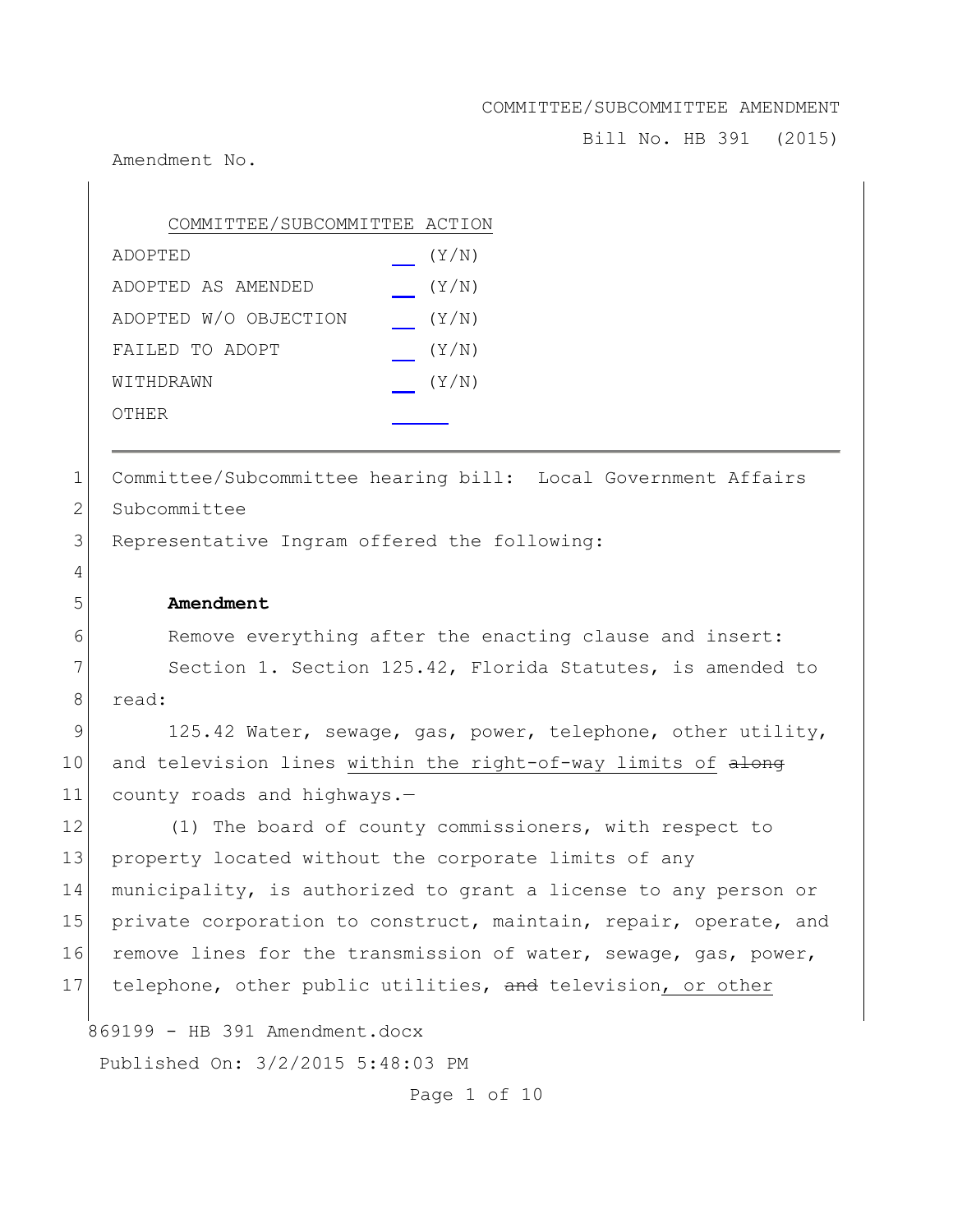Bill No. HB 391 (2015)

Amendment No.

18 communications services within the right-of-way limits of under, 19 on, over, across and along any county highway or any public road 20 or highway acquired by the county or public by purchase, gift, 21 devise, dedication, or prescription. However, the board of 22 county commissioners shall include in any instrument granting 23 such license adequate provisions:

24 (a) To prevent the creation of any obstructions or 25 conditions which are or may become dangerous to the traveling 26 public;

 (b) To require the licensee to repair any damage or injury 28 to the road or highway by reason of the exercise of the privileges granted in any instrument creating such license and to repair the road or highway promptly, restoring it to a condition at least equal to that which existed immediately prior to the infliction of such damage or injury;

 (c) Whereby the licensee shall hold the board of county commissioners and members thereof harmless from the payment of any compensation or damages resulting from the exercise of the privileges granted in any instrument creating the license; and

37 (d) As may be reasonably necessary, for the protection of 38 the county and the public.

39 (2) A license may be granted in perpetuity or for a term of 40 years, subject, however, to termination by the licensor, in the 41 event the road or highway is closed, abandoned, vacated, 42 discontinued, or reconstructed.

869199 - HB 391 Amendment.docx Published On: 3/2/2015 5:48:03 PM

Page 2 of 10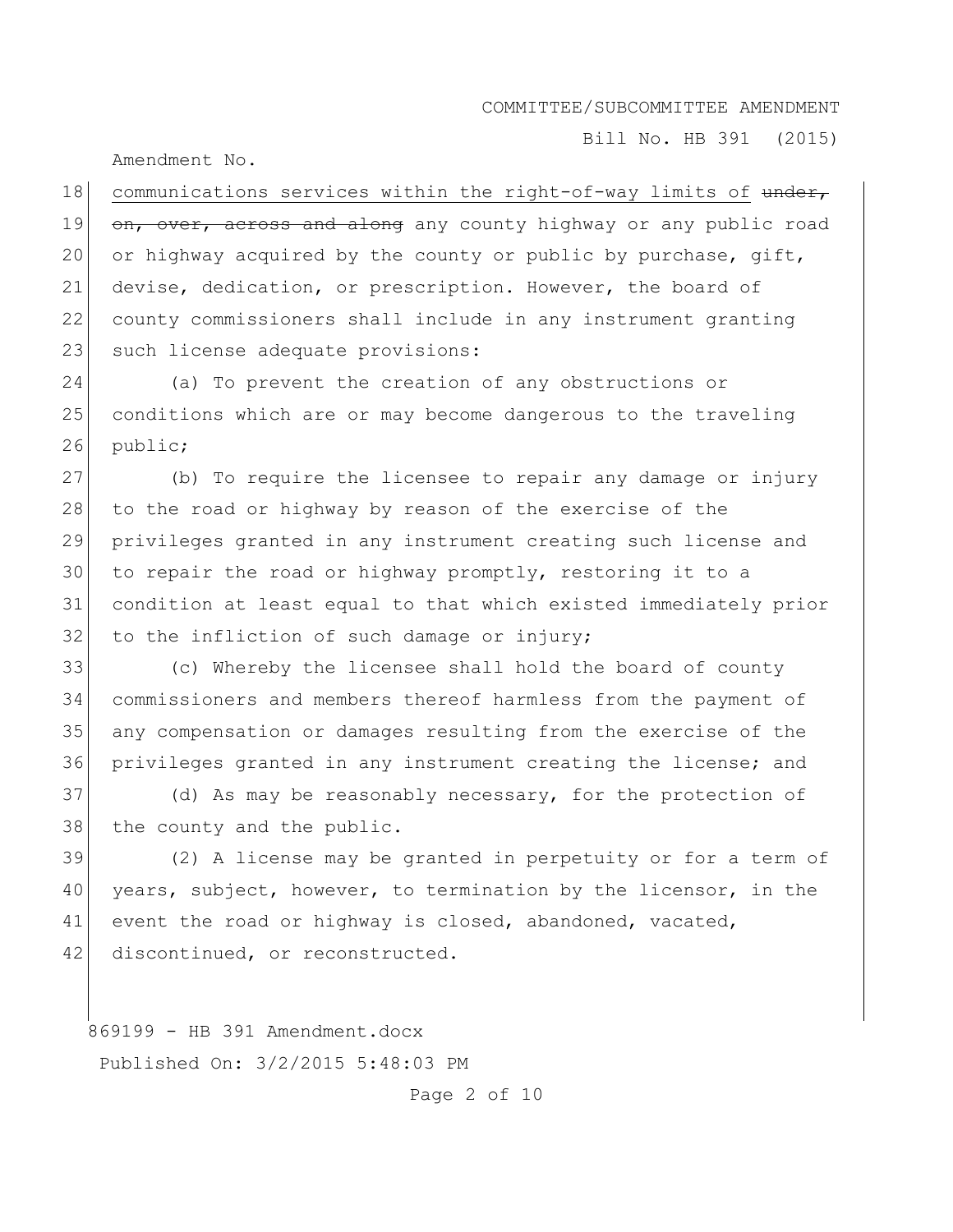Bill No. HB 391 (2015)

Amendment No.

43 (3) The board of county commissioners is authorized to 44 grant exclusive or nonexclusive licenses for the purposes stated 45 herein for television.

46 (4) This law is intended to provide an additional method 47 for the granting of licenses and shall not be construed to 48 repeal any law now in effect relating to the same subject.

49 (5) In the event of widening, repair, or reconstruction of 50 any such road, the licensee shall move or remove such water, 51 sewage, gas, power, telephone, and other utility lines and 52 television lines at no cost to the county should they be found 53 by the county to be unreasonably interfering, except as provided 54 in s. 337.403(1)(d)-(j) <del>s. 337.403(1)(d)-(i)</del>.

55 Section 2. Paragraph (a) of subsection (1), subsection (2) 56 and paragraph (b) of subsection (3) of section 337.401, Florida 57 Statutes, are amended to read:

58 337.401 Use of right-of-way for utilities subject to 59 regulation; permit; fees.-

60 (1)(a) The department and local governmental entities, 61 referred to in this section and in ss. 337.402, 337.403 and 62 337.404  $\text{ss.}337.401 - 337.404$  as the "authority," that have 63 jurisdiction and control of public roads or publicly owned rail 64 corridors are authorized to prescribe and enforce reasonable 65 rules or regulations with reference to the placing and 66 maintaining within the right-of-way limits of along, across, or  $67$   $\theta$  any road or publicly owned rail corridors under their 68 respective jurisdictions any electric transmission, telephone,

869199 - HB 391 Amendment.docx

Published On: 3/2/2015 5:48:03 PM

Page 3 of 10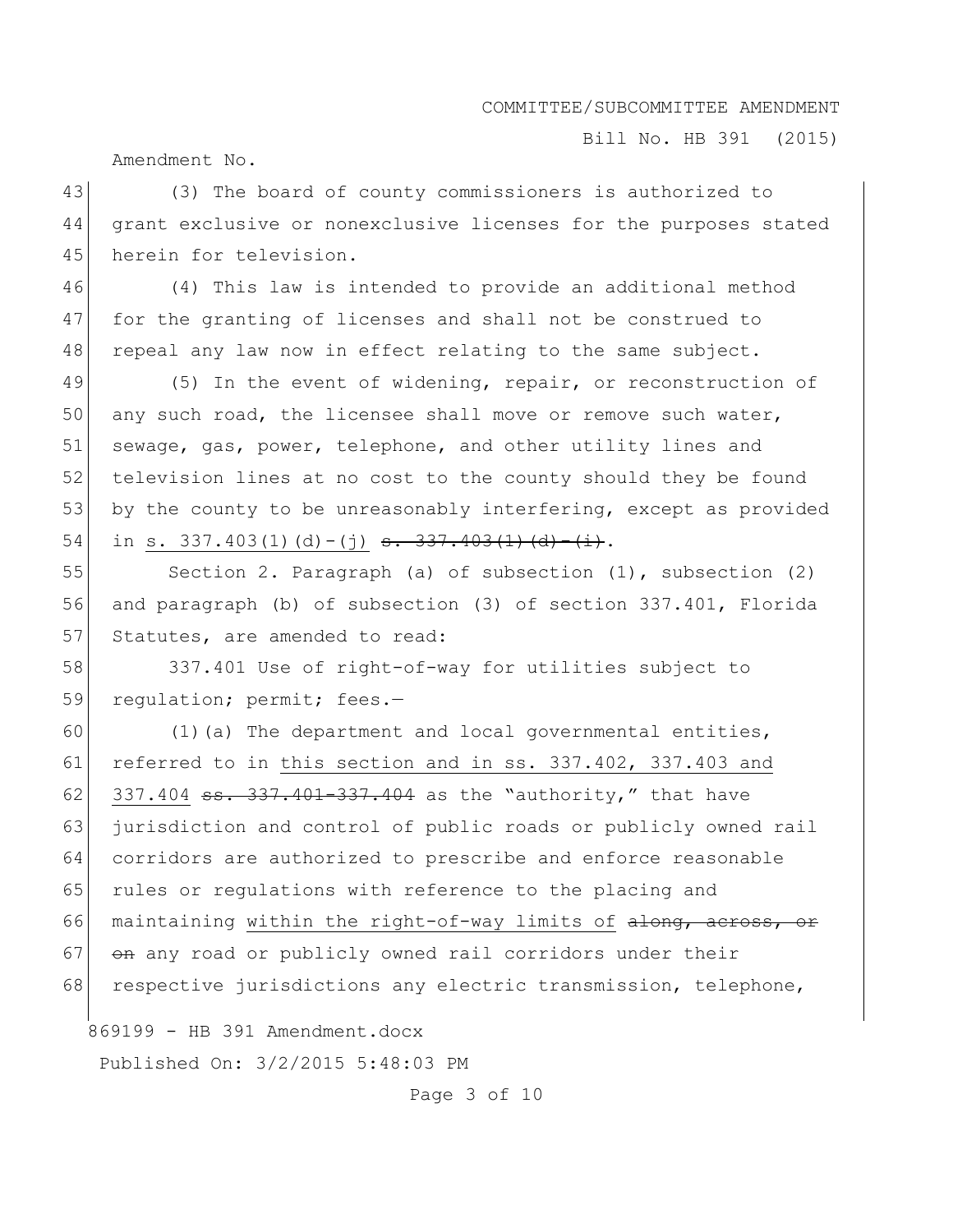Bill No. HB 391 (2015)

Amendment No.

69 telegraph, or other communications services lines; pole lines; 70 poles; railways; ditches; sewers; water, heat, or gas mains; 71 pipelines; fences; gasoline tanks and pumps; or other structures 72 referred to in this section and in ss. 337.402, 337.403 and 73  $337.404$  this section as the "utility." The department may enter 74 into a permit-delegation agreement with a governmental entity if 75 issuance of a permit is based on requirements that the 76 department finds will ensure the safety and integrity of 77 facilities of the Department of Transportation; however, the 78 permit-delegation agreement does not apply to facilities of 79 electric utilities as defined in s. 366.02(2).

80 (2) The authority may grant to any person who is a resident 81 of this state, or to any corporation which is organized under 82 the laws of this state or licensed to do business within this 83 state, the use of a right-of-way for the utility in accordance 84 with such rules or regulations as the authority may adopt. No 85 utility shall be installed, located, or relocated unless 86 authorized by a written permit issued by the authority. However, 87 for public roads or publicly owned rail corridors under the 88 jurisdiction of the department, a utility relocation schedule 89 and relocation agreement may be executed in lieu of a written 90 permit. The permit shall require the permitholder to be 91 responsible for any damage resulting from the issuance of such 92 permit. In exercising its authority over a utility, a 93 municipality, county, or authority may not require a utility to 94 resubmit information already in the possession of the

869199 - HB 391 Amendment.docx

Published On: 3/2/2015 5:48:03 PM

Page 4 of 10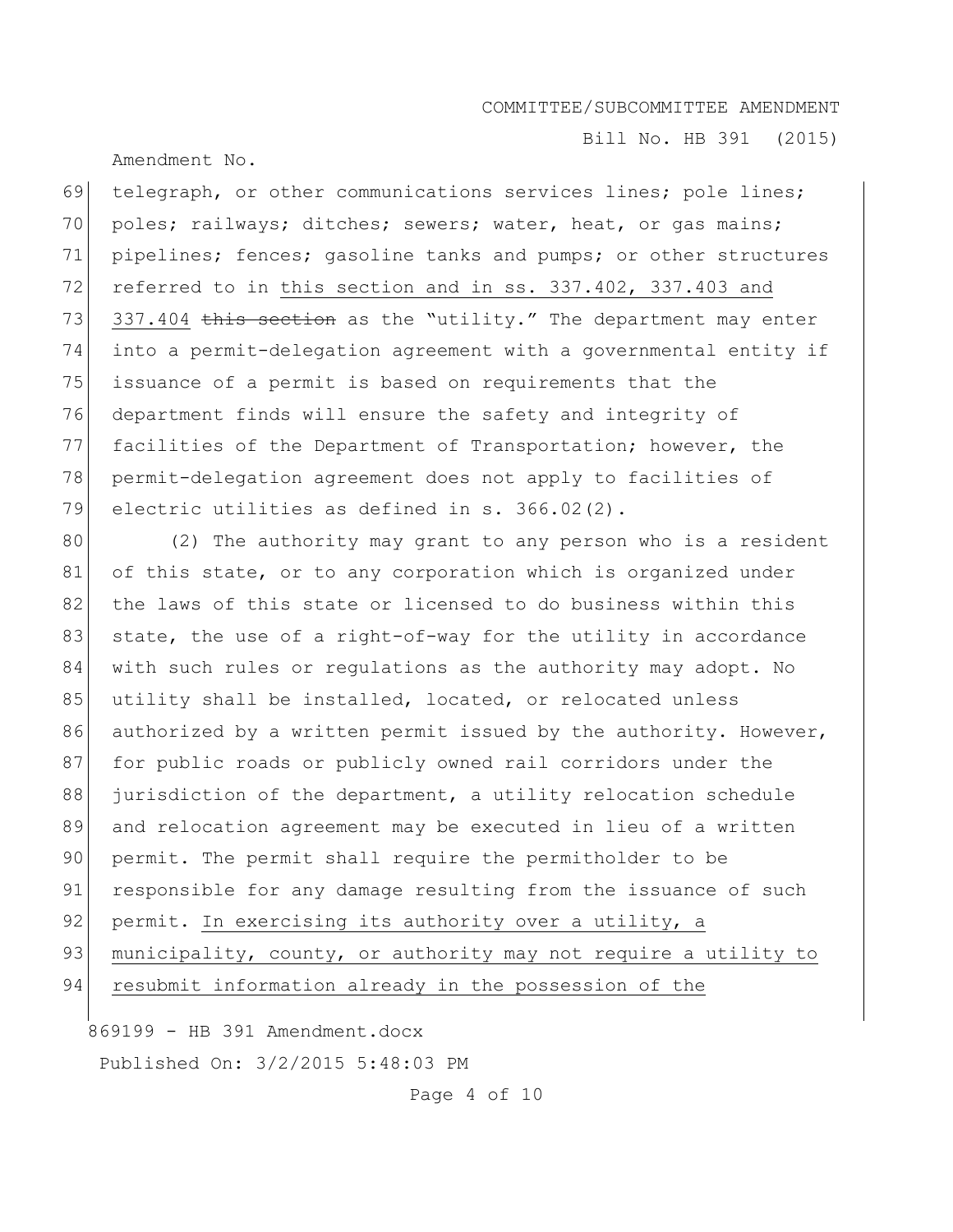Bill No. HB 391 (2015)

Amendment No.

95 municipality, county, or authority. The authority may initiate 96 injunctive proceedings as provided in s. 120.69 to enforce 97 provisions of this subsection or any rule or order issued or 98 entered into pursuant thereto.

99 (3)

 (b) Registration described in paragraph (a) does not establish a right to place or maintain, or priority for the 102 placement or maintenance of, a communications facility in roads 103 or rights-of-way of a municipality or county. Each municipality and county retains the authority to regulate and manage municipal and county roads or rights-of-way in exercising its police power. Any rules or regulations adopted by a municipality 107 or county which govern the occupation of its roads or rights-of-108 way by providers of communications services must be related to the placement or maintenance of facilities in such roads or 110 rights-of-way, must be reasonable and nondiscriminatory, and may include only those matters necessary to manage the roads or rights-of-way of the municipality or county. In exercising its authority over providers of communications services under this section, a municipality or county may not require a provider of communications services to resubmit information already in the possession of the municipality or county or previously provided 117 to the municipality or county.

118 Section 3. Subsection (1) of section 337.403, Florida 119 Statutes, is amended to read:

120 337.403 Interference caused by utility; expenses.-

869199 - HB 391 Amendment.docx

Published On: 3/2/2015 5:48:03 PM

Page 5 of 10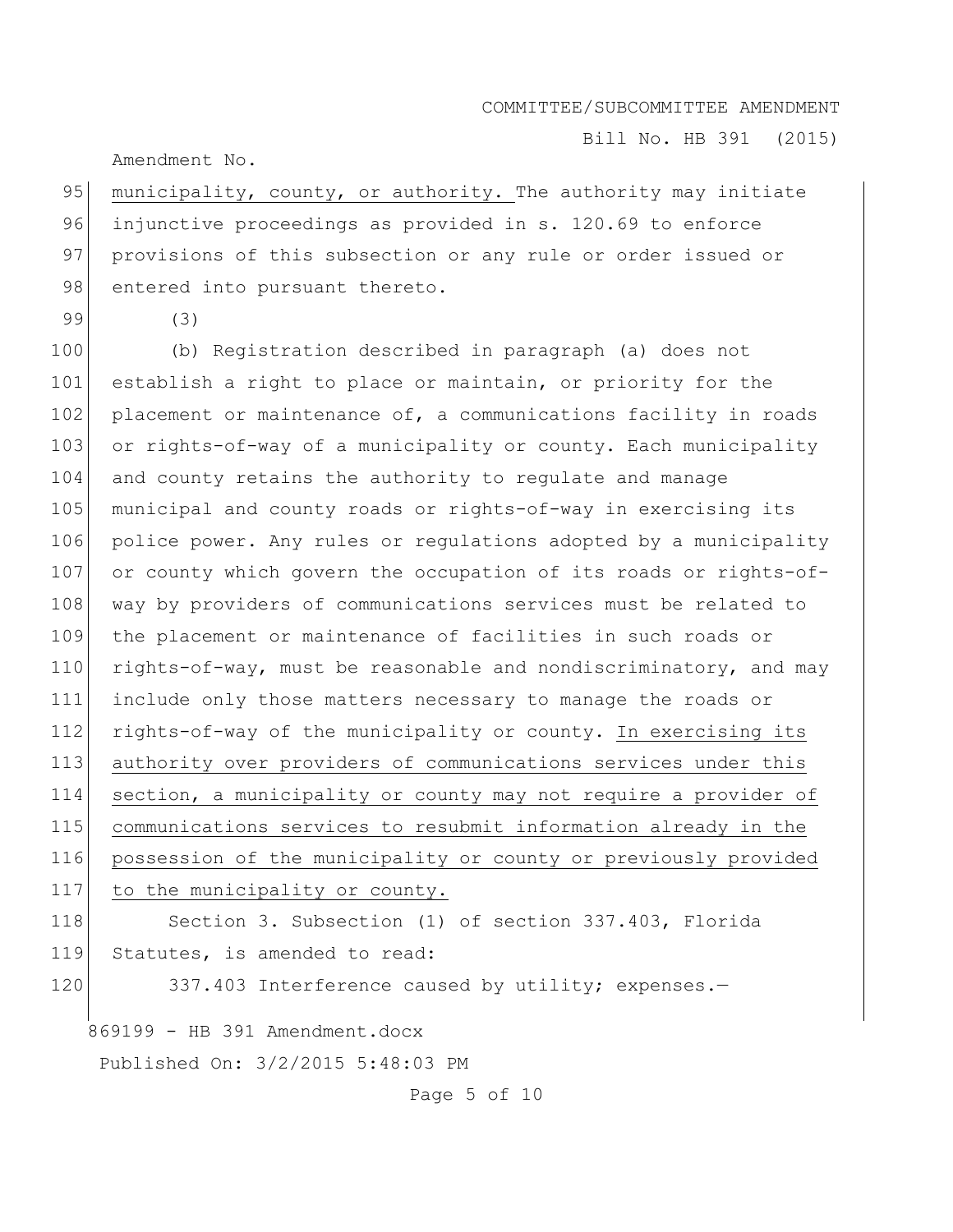Bill No. HB 391 (2015)

Amendment No.

121 (1) If a utility that is within the right-of-way limits of 122 placed upon, under, over, or along any public road or publicly 123 owned rail corridor is found by the authority to be unreasonably 124 interfering in any way with the convenient, safe, or continuous 125 use, or the maintenance, improvement, extension, or expansion, 126 of such public road or publicly owned rail corridor, the utility 127 owner shall, upon 30 days' written notice to the utility or its 128 agent by the authority, initiate the work necessary to alleviate 129 the interference at its own expense except as provided in 130 paragraphs (a)-(j)  $\frac{a}{a} + \frac{1}{b}$ . The work must be completed within 131 such reasonable time as stated in the notice or such time as 132 agreed to by the authority and the utility owner. If an 133 authority requires the relocation of a utility for purposes not 134 described in this subsection, the authority shall bear the cost 135 of relocating the utility. If the relocation is required as a 136 condition or result of a project by an entity other than an 137 authority, then the entity other than the authority shall bear 138 the costs of relocating the utility.

139 (a) If the relocation of utility facilities, as referred to 140 in s. 111 of the Federal-Aid Highway Act of 1956, Pub. L. No. 141 84-627, is necessitated by the construction of a project on the 142 federal-aid interstate system, including extensions thereof 143 within urban areas, and the cost of the project is eligible and 144 approved for reimbursement by the Federal Government to the 145 extent of 90 percent or more under the Federal Aid Highway Act, 146 or any amendment thereof, then in that event the utility owning

869199 - HB 391 Amendment.docx

Published On: 3/2/2015 5:48:03 PM

Page 6 of 10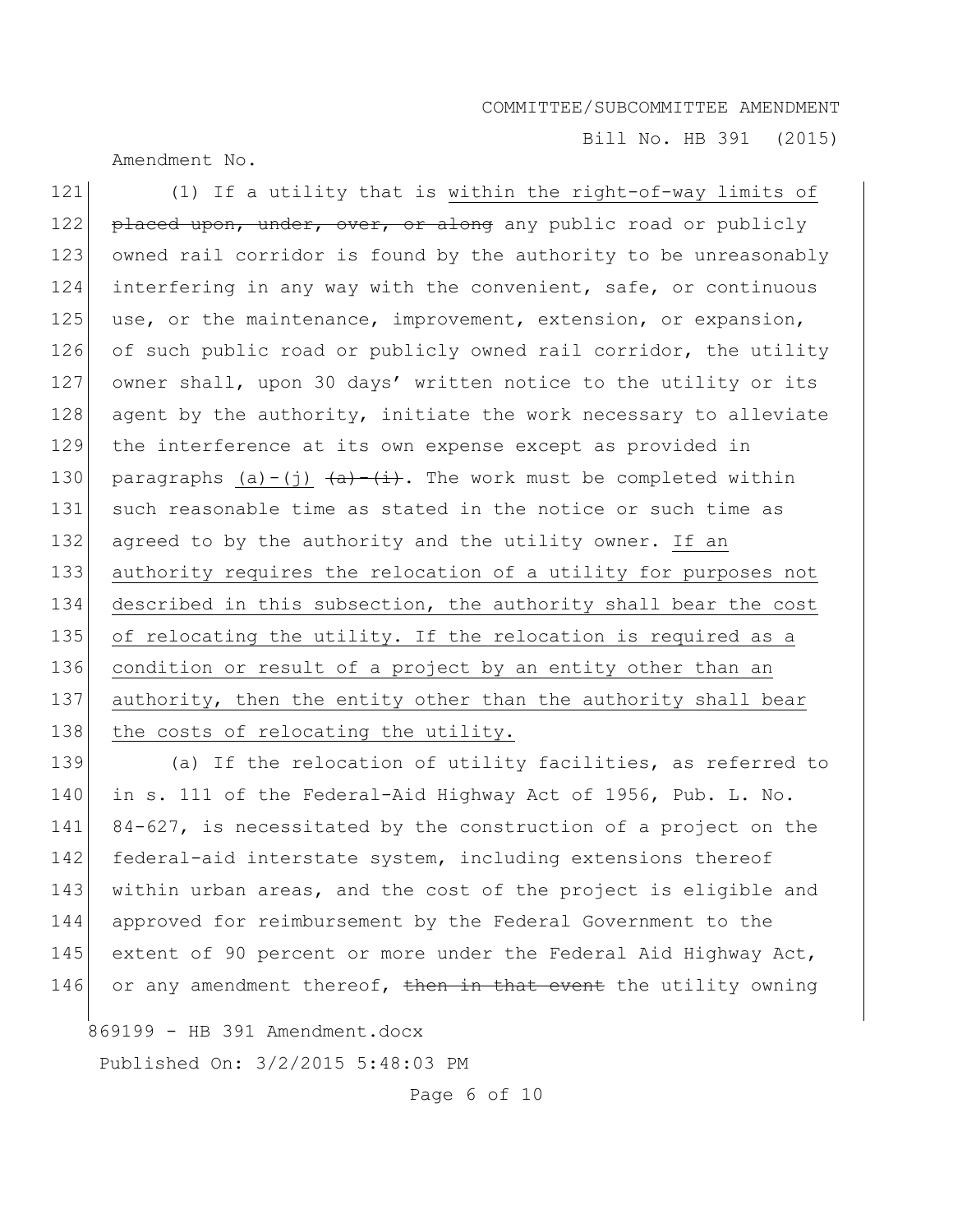Bill No. HB 391 (2015)

Amendment No.

147 or operating such facilities shall perform any necessary work 148 upon notice from the department, and the state shall pay the 149 entire expense properly attributable to such work after 150 deducting therefrom any increase in the value of a new facility 151 and any salvage value derived from an old facility.

 (b) When a joint agreement between the department and the utility is executed for utility work to be accomplished as part of a contract for construction of a transportation facility, the department may participate in those utility work costs that exceed the department's official estimate of the cost of the work by more than 10 percent. The amount of such participation is limited to the difference between the official estimate of all the work in the joint agreement plus 10 percent and the 160 amount awarded for this work in the construction contract for 161 such work. The department may not participate in any utility 162 work costs that occur as a result of changes or additions during 163 the course of the contract.

164 (c) When an agreement between the department and utility is 165 executed for utility work to be accomplished in advance of a 166 contract for construction of a transportation facility, the 167 department may participate in the cost of clearing and grubbing 168 necessary to perform such work.

169 (d) If the utility facility was initially installed to 170 exclusively serve the authority or its tenants, or both, the 171 authority shall bear the costs of the utility work. However, the 172 authority is not responsible for the cost of utility work

869199 - HB 391 Amendment.docx Published On: 3/2/2015 5:48:03 PM

Page 7 of 10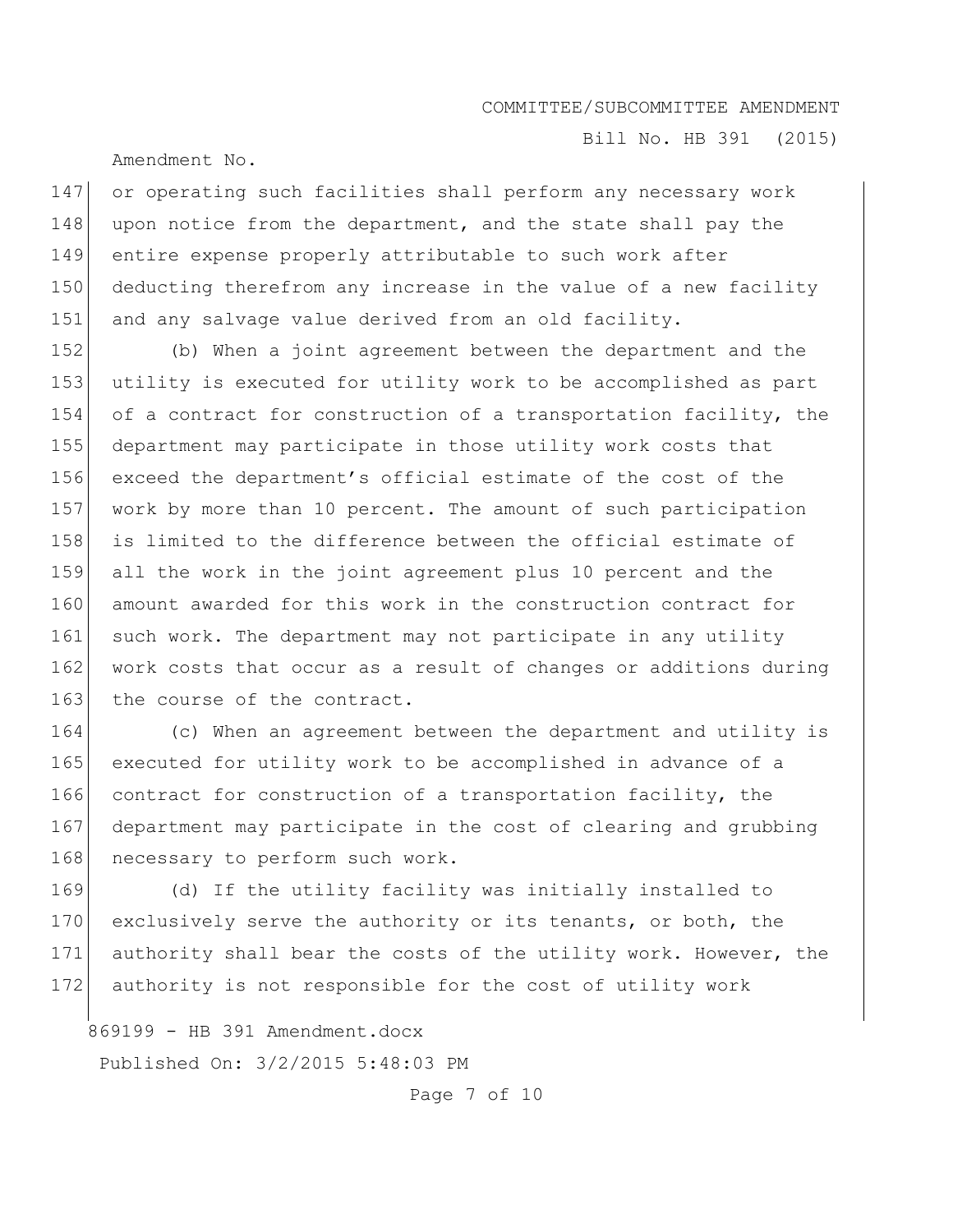Amendment No.

Bill No. HB 391 (2015)

173 related to any subsequent additions to that facility for the 174 purpose of serving others. For a county or municipality, if such 175 utility facility was installed in the right-of-way as a means to 176 serve a county or municipal facility on a parcel of property 177 adjacent to the right-of-way and if the intended use of the 178 county or municipal facility is for a use other than 179 transportation purposes, the obligation of the county or 180 municipality to bear the costs of the utility work shall extend 181 only to utility work on the parcel of property on which the 182 facility of the county or municipality originally served by the 183 utility facility is located.

184 (e) If, under an agreement between a utility and the 185 authority entered into after July 1, 2009, the utility conveys, 186 subordinates, or relinquishes a compensable property right to 187 the authority for the purpose of accommodating the acquisition 188 or use of the right-of-way by the authority, without the 189 agreement expressly addressing future responsibility for the 190 cost of necessary utility work, the authority shall bear the 191 cost of removal or relocation. This paragraph does not impair or 192 restrict, and may not be used to interpret, the terms of any 193 such agreement entered into before July 1, 2009.

194 (f) If the utility is an electric facility being relocated 195 underground in order to enhance vehicular, bicycle, and 196 pedestrian safety and in which ownership of the electric 197 facility to be placed underground has been transferred from a

869199 - HB 391 Amendment.docx Published On: 3/2/2015 5:48:03 PM

Page 8 of 10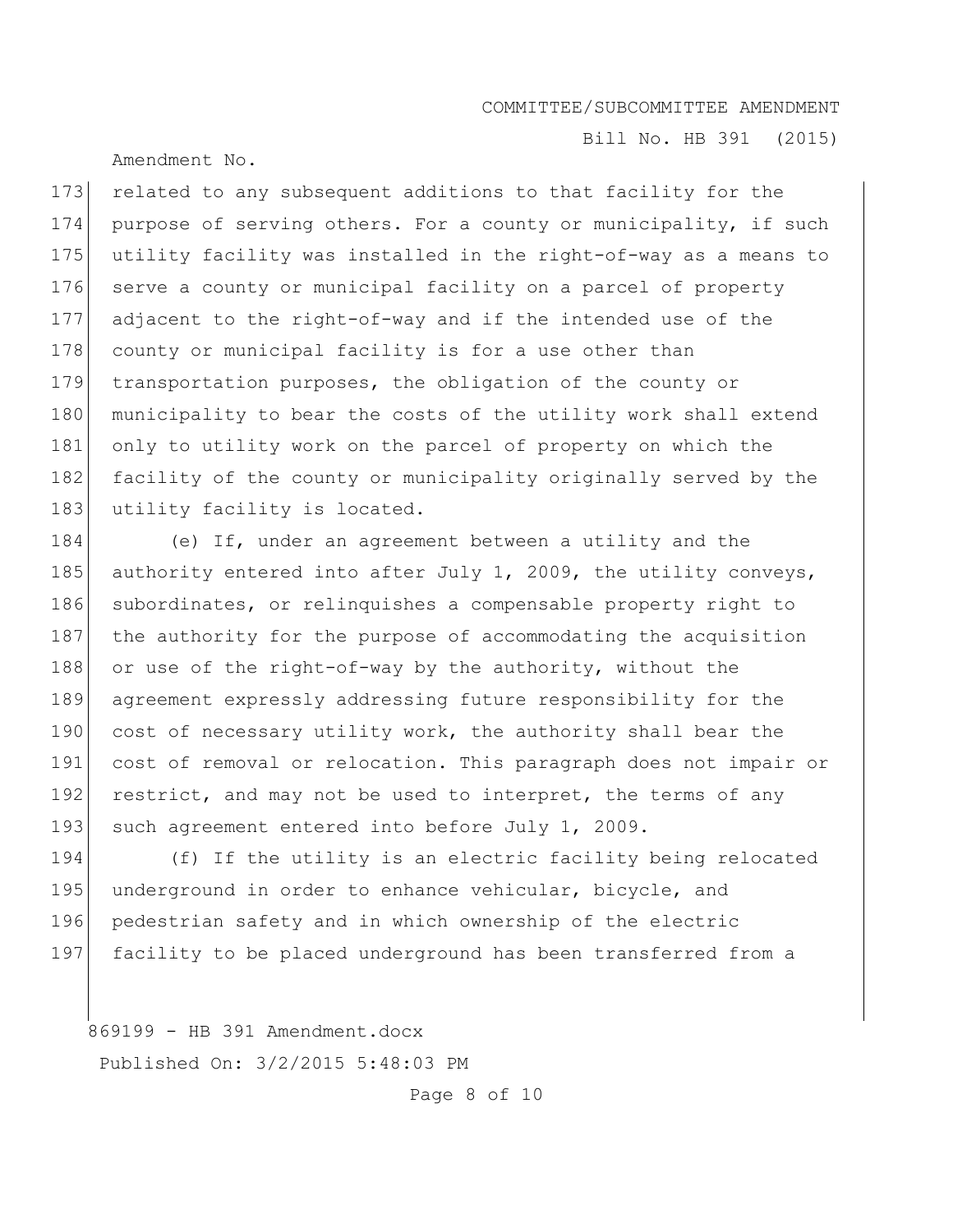Bill No. HB 391 (2015)

Amendment No.

198 private to a public utility within the past 5 years, the 199 department shall incur all costs of the necessary utility work.

200 (g) An authority may bear the costs of utility work 201 required to eliminate an unreasonable interference when the 202 utility is not able to establish that it has a compensable 203 property right in the particular property where the utility is 204 located if:

205 1. The utility was physically located on the particular 206 property before the authority acquired rights in the property;

207 2. The utility demonstrates that it has a compensable 208 property right in adjacent properties along the alignment of the 209 utility or, after due diligence, certifies that the utility does 210 not have evidence to prove or disprove that it has a compensable 211 property right in the particular property where the utility is 212 located; and

213 3. The information available to the authority does not 214 establish the relative priorities of the authority's and the 215 utility's interests in the particular property.

216 (h) If a municipally owned utility or county-owned utility 217 is located in a rural area of critical economic concern, as 218 defined in s. 288.0656(2), and the department determines that 219 the utility is unable, and will not be able within the next 10 220 years, to pay for the cost of utility work necessitated by a 221 department project on the State Highway System, the department 222 may pay, in whole or in part, the cost of such utility work 223 performed by the department or its contractor.

869199 - HB 391 Amendment.docx Published On: 3/2/2015 5:48:03 PM

Page 9 of 10